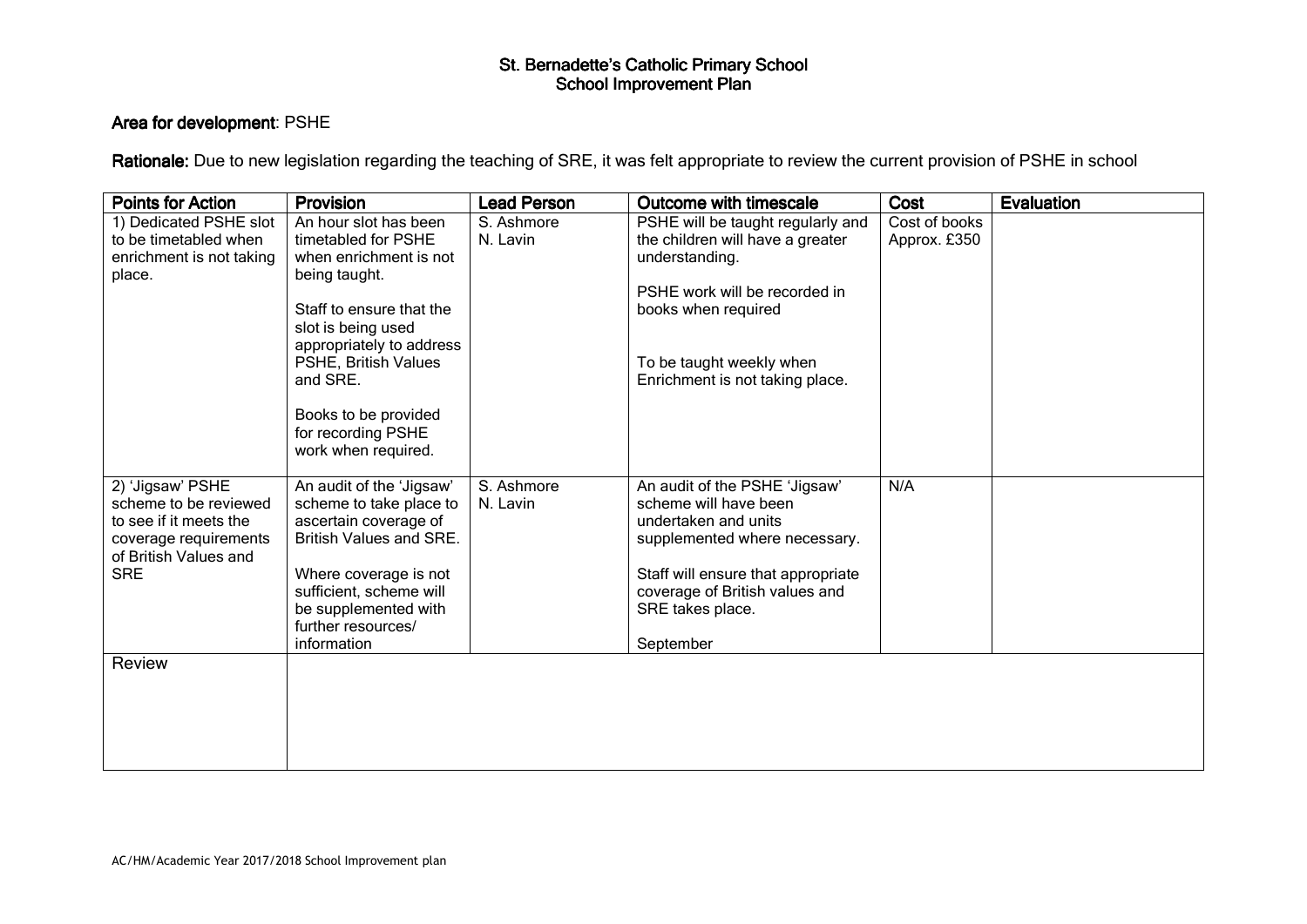## St. Bernadette's Catholic Primary School<br>School Improvement Plan

#### Area for development: PSHE

Rationale: Due to new legislation regarding the teaching of SRE, it was felt appropriate to review the current provision of PSHE in school

| <b>Points for Action</b> | <b>Provision</b>           | <b>Lead Person</b> | <b>Outcome with timescale</b>      | Cost                | <b>Evaluation</b> |
|--------------------------|----------------------------|--------------------|------------------------------------|---------------------|-------------------|
| 3) Provision to be made  | Children who struggle      | A. Carroll         | Pupils will begin to learn to play | No additional       |                   |
| to help children who     | with less structured time  | K. Quinn           | together in a structured way.      | cost                |                   |
| struggle with the        | at lunchtime to be         | N. Lavin           | They will have opportunities to    |                     |                   |
| unstructured time        | identified.                |                    | improve social skills and team     |                     |                   |
| during lunchtime.        |                            |                    | work.                              |                     |                   |
|                          | A. Carroll and M.          |                    |                                    |                     |                   |
|                          | Kerrigan to take           |                    | Less incidents will be reported of |                     |                   |
|                          | identified children to the |                    | inappropriate behaviour on the     |                     |                   |
|                          | Rec twice a week and       |                    | school playground.                 |                     |                   |
|                          | Karen Quinn -              |                    |                                    |                     |                   |
|                          | Lunchtime supervisor to    |                    | (Ongoing - to be reviewed half-    |                     |                   |
|                          | have children for board    |                    | termly)                            |                     |                   |
|                          | games twice a week.        |                    |                                    |                     |                   |
| 4) 'Tappy Twins' to be   | 'Tappy Twins' to be        | 'Tappy Twins'      | Children will be selected to work  | £180 <sub>per</sub> |                   |
| introduced to support    | employed 1/2 day per       | R. Bhella-Kelly    | with 'Tappy Twins'. They will be   | afternoon           |                   |
| pupils emotional needs   | week to work with          |                    | taught techniques to help them     | each week           |                   |
|                          | children who are           |                    | understand and cope with their     |                     |                   |
|                          | struggling with their      |                    | emotions.                          |                     |                   |
|                          | emotions.                  |                    | (Ongoing)                          |                     |                   |
|                          |                            |                    |                                    |                     |                   |
|                          | Children to be seen on     |                    | Children will have a greater       |                     |                   |
|                          | a 1:1 or small group       |                    | understanding of their emotions    |                     |                   |
|                          | basis to learn coping      |                    | and have strategies to help them.  |                     |                   |
|                          | strategies for dealing     |                    | (Ongoing)                          |                     |                   |
|                          | with their emotions.       |                    |                                    |                     |                   |
|                          |                            |                    |                                    |                     |                   |
|                          |                            |                    |                                    |                     |                   |
| Review                   |                            |                    |                                    |                     |                   |
|                          |                            |                    |                                    |                     |                   |
|                          |                            |                    |                                    |                     |                   |
|                          |                            |                    |                                    |                     |                   |
|                          |                            |                    |                                    |                     |                   |
|                          |                            |                    |                                    |                     |                   |
|                          |                            |                    |                                    |                     |                   |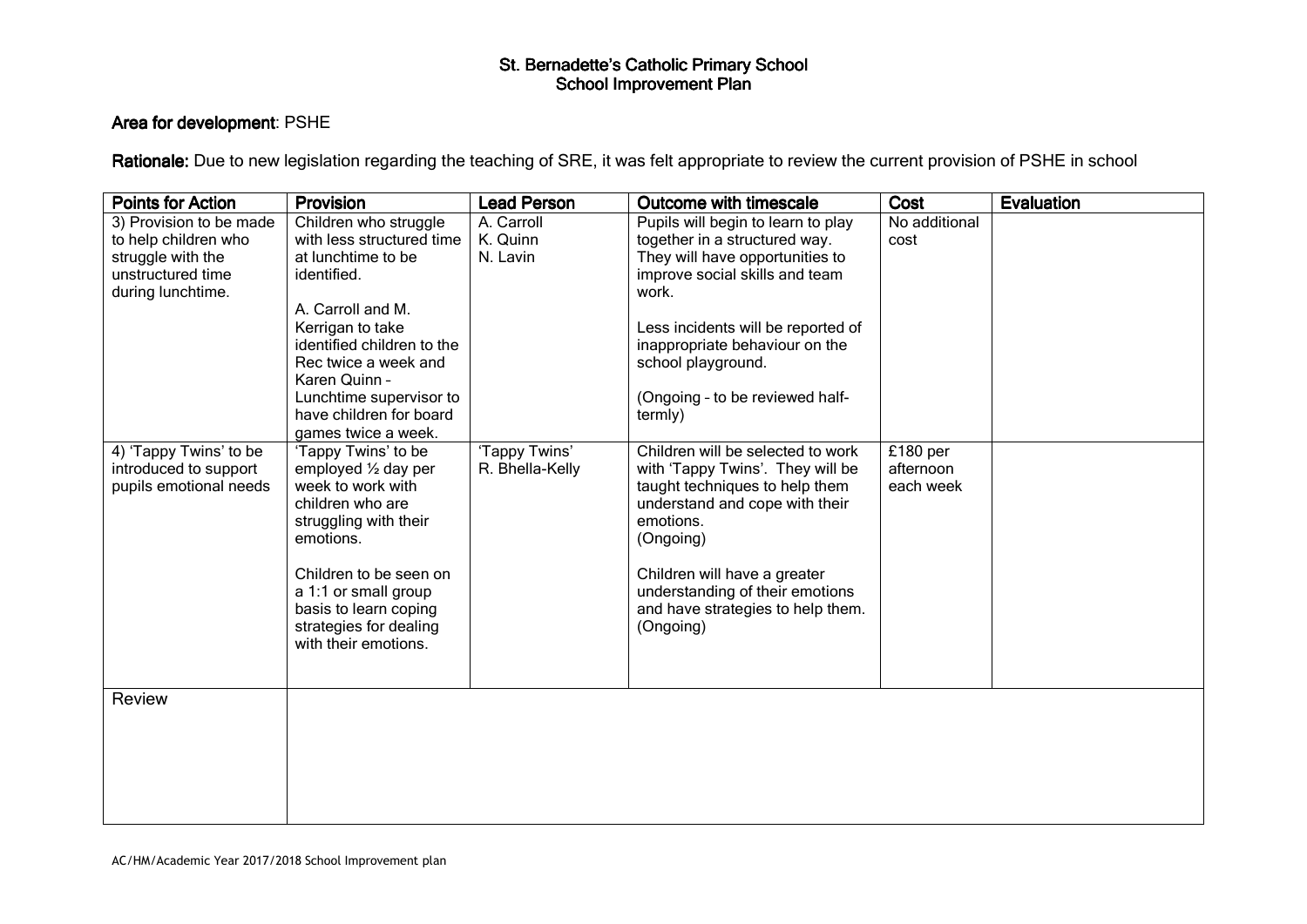# St. Bernadette's Catholic Primary School<br>School Improvement Plan

#### Area for development: PSHE

Rationale: Due to new legislation regarding the teaching of SRE, it was felt appropriate to review the current provision of PSHE in school

| <b>Points for Action</b>                                        | Provision                                                                                                                                                                                                                                                                              | <b>Lead Person</b>                                      | <b>Outcome with timescale</b>                                                                                                                                                                                                                                                            | Cost                                                                           | Evaluation |
|-----------------------------------------------------------------|----------------------------------------------------------------------------------------------------------------------------------------------------------------------------------------------------------------------------------------------------------------------------------------|---------------------------------------------------------|------------------------------------------------------------------------------------------------------------------------------------------------------------------------------------------------------------------------------------------------------------------------------------------|--------------------------------------------------------------------------------|------------|
| 5) Emotional Coaching                                           | For the staff to receive<br>training in emotional<br>coaching of children to<br>help them recognise<br>and control their<br>emotions.<br>Two twilight sessions to<br>be undertaken and led<br>by Dr. Deborah, J.<br>Benjamin, Specialist<br>Senior Educational<br>Psychologist Deborah | R. Bhella-Kelly<br>N.Lavin<br>Dr Deborah J.<br>Benjamin | Staff will receive training in the<br>autumn term to help support the<br>children with recognising and<br>controlling emotions.<br>Staff will be more confident with<br>this area and will be applying the<br>techniques learnt within school.<br>(Staff meetings 4/10/17 &<br>29/11/17) | Cost of 2<br>twilight<br>sessions<br>delivered by<br>Dr Deborah<br>J. Benjamin |            |
| 6) Link with West<br>Midlands Police.                           | Link with PC Kay from<br>West Midlands Police to<br>continue.<br>Staff to explore how PC<br>Kay can help support<br>the teaching of different<br>elements of the 'Jigsaw'<br>PSHE scheme with<br>regard to British values<br>and the law.                                              | N. Lavin                                                | PC Kay will be regularly in school<br>supporting the teaching of PSHE.<br>Pupils' knowledge and<br>understanding of the Law and<br>policing will improve.<br>Ongoing.                                                                                                                    | N/A                                                                            |            |
| 7) Anti-Bullying training<br>to be provided for staff<br>Review | N. Lavin to explore anti-<br>bullying training for staff<br>from an external<br>provided and find<br>available dates and<br>costings                                                                                                                                                   | N. Lavin                                                | Staff will have received training<br>regarding anti-bullying and will<br>have a greater understanding of<br>how to promote this within school<br>and deal with any issues that<br>arise.<br>Autumn term.                                                                                 | Cost of<br>external<br>provider.                                               |            |
|                                                                 |                                                                                                                                                                                                                                                                                        |                                                         |                                                                                                                                                                                                                                                                                          |                                                                                |            |